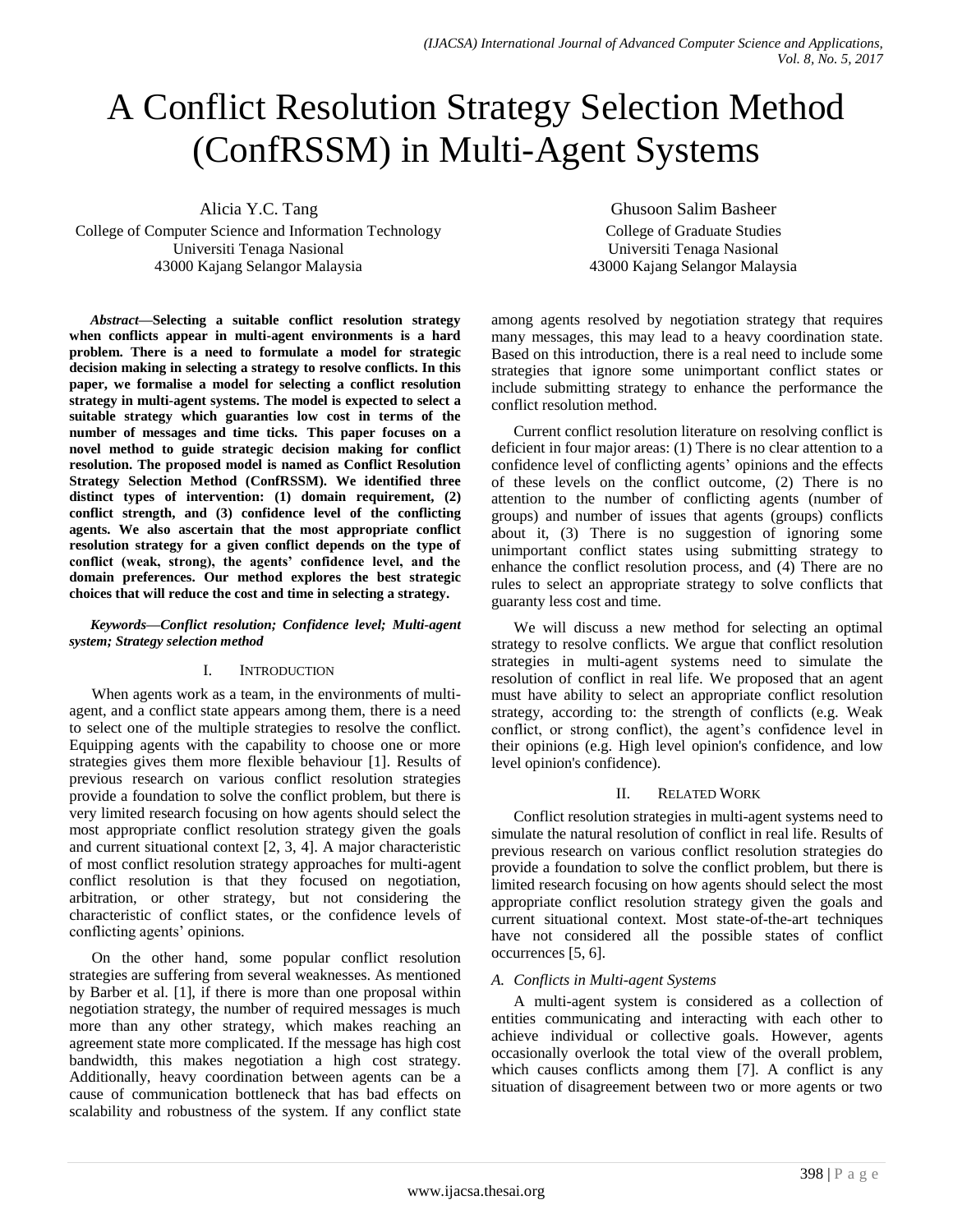or more groups of agents. This disagreement can be in plans, desires, or belief.

Conflict between agents arises in a multi-agent environment in many cases, and it is solved depending on its type and dimension. Tessier [8] classified conflicts into two main classes: physical conflicts and knowledge conflicts. Physical conflicts are consequences of external and resource conflicts. Knowledge conflicts (or epistemic conflicts) occur when each agent has its own information that is different from other agents. In this class of conflict, agents conflict in beliefs, knowledge and opinions.

Inspired from human's conflict resolution strategies, we presented a framework for conflict resolution [9], as follows:

- **Forcing**: corresponds to Destruction in some conflict state. We recognise that there is no chance to resolve the conflict.
- **Submitting/Ignoring**: corresponds to Subservience. In this case, there is no force, but inducement between both sides.
- **Delegation**: corresponds to Delegation when the conflict cannot be resolved, both opponents request a third party that has deep knowledge to judge.
- **Negotiation**: corresponds to Compromising through negotiation when one of the opponents is willing to yield. This state includes an agreement in a different style.
- **Agreement**: corresponds to Consensus. Each opponent must give all details about its decision to a third party. For this reason, this process comes as a result of a delegation process.

# *B. State-of-the-art in Conflict Resolution*

Knowing the nature of a conflict reduces the search space of possible resolution strategies and thus helping agents to select the most appropriate behaviours that are most effective to resolve the conflict [1]. From literature, there are many different approaches associated with conflict resolution strategies, but the important question is how an agent selects the most suitable strategy for its situation and aims. Liu et al. [3] argued that agents should select an appropriate strategy for conflict resolution depending on three factors: type of conflict, agent's rule, and preference solution. They classified conflicts into three classes: goal conflicts, plan conflicts, and belief conflicts. After classifying conflicts that appeared in the system, many modifications such as goal modification, plan modification, and desire modification are performed to resolve the conflicts. Adler et al. [4] allowed an agent to select a specific strategy from many other strategies such as priority agreement, negotiation, arbitration, and self-modification.

# *C. Conflict Resolution Strategy Selection*

The capability of strategy selection can enhance multiagent systems' flexibility and adaptability to dynamic and uncertain environments. For instance, when a conflict occurs in distributed agents over shared resources, we need a strategy that distributes resources equally among all agents, or a strategy that offers maximum possible resources to most constrained agents [10]. Few researchers discussed the ability of agents to switch between multiple conflicts strategies [3, 6, 10]. To achieve an appropriate selection of conflict resolution strategy, several issues need to be addressed:

- A uniform representation of different strategies to assist the comparison and evaluation process;
- A metal-level reasoning mechanism for strategic decision making;
- A set of specifications (including domain requirements) that agents use to evaluate alternative strategies;
- Adaptability to support the decision-making required to select a strategy.

In the selection of a conflict resolution strategy, Barber et al. [1] raised the issue of whether the domain's requirements satisfied by the selected strategy. For example, an agent might use the high cost strategy in a domain that requires minimum cost. There is also the important issue of the confidence level of agents' opinions that affects the selection of appropriate strategy. Barber's research demonstrated one approach for matching four resolutions strategies (Negotiation, Arbitration, Self-Modification and Voting) [1, 2].

# *D. Limitations*

Most work did not exploit other information such as the number of conflicting agents, confidence level of the agents and conflict strengths. According to Thomas [11], it is hard to select an appropriate strategy without having the information about an agent's confidence level. To provide a near-perfect method of a conflict resolution strategy selecting operation, the strength of conflict and the confidence level of agents need to be analysed. Our argument for such proposition is that we should not ignore the influence of the confidence levels of conflicting agents that control the direction of conflict resolution processing. The agents' confidence levels are important since a high confidence level may lead to selecting a forcing or any strategies.

#### III. RESEARCH BACKGROUND AND FOCUS

The main objective of our research is to develop an integrated framework that comprised of Agent Confidence Detection Technique (AgConfDT) that detects agent's confidence levels, and a Conflict Strength Detection Model (CSDM) that detects conflict strength. This information is used by a Conflict Resolution Strategy Selection Method (ConfRSSM) for selecting a suitable conflict resolution strategy. AgConfDT includes an exploration of the three different confidence factors (trust, certainty, and evidences) [12]. It emphasises important objects by integrating these factors in order to better understand the agents' specifications since the technique can detect the agent's confidence whenever in the absence of any required information. Results show that the proposed technique eliminates untested opinions, such that the confidence levels of conflicting agents can be detected in all cases although in the absence of some confidence factors. CSDM detects the disagreement degree among the conflicting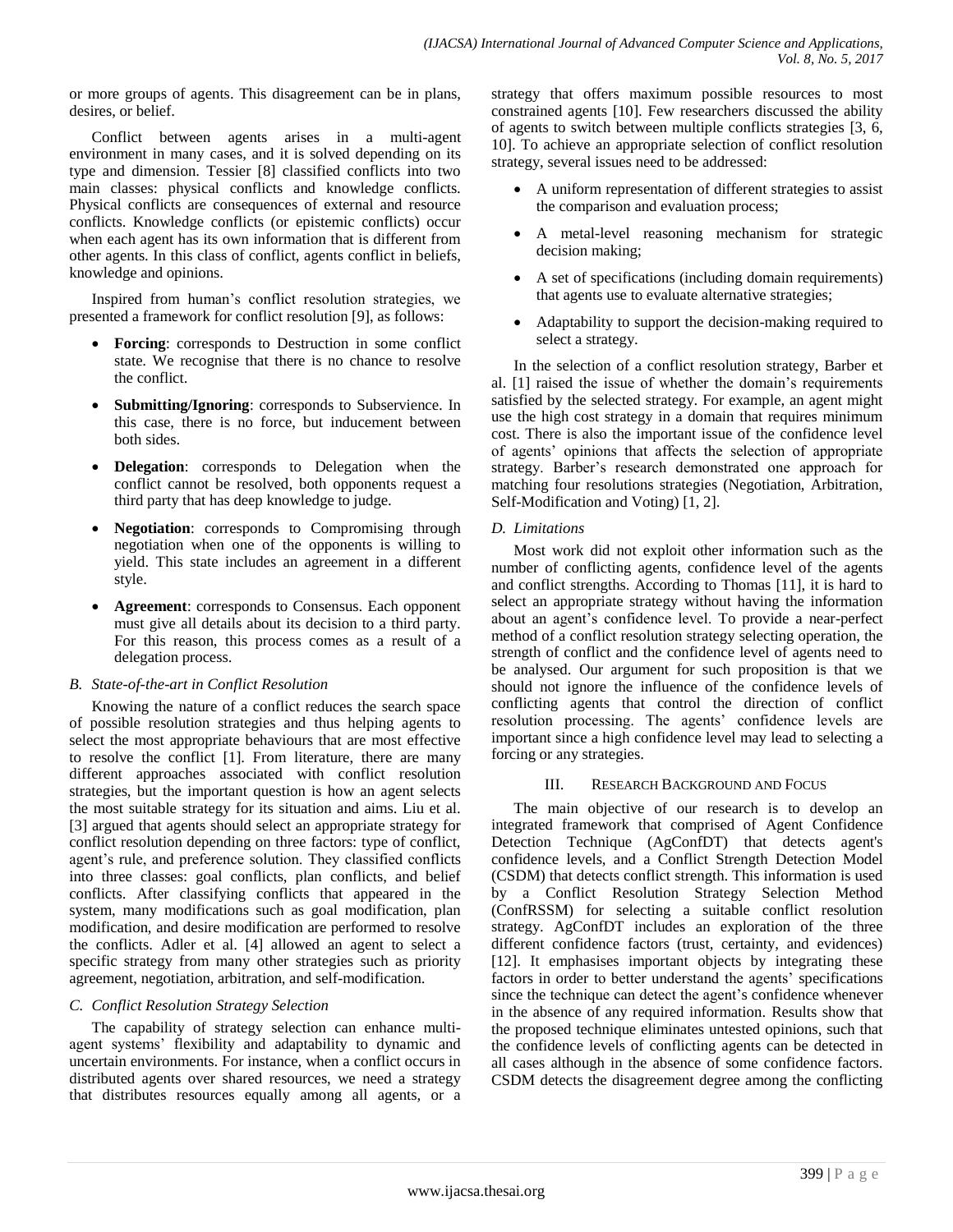agents, a conflict ratio as input for the model, and the output is the conflict strength.

In resolving a conflict, ConfRSSM uses the confidence levels of conflicting agents and a conflict strength to select a suitable strategy. We hypothesise that ConfRSSM can reduce the number of messages and time ticks by ignoring some unimportant conflict states, which increases the efficiency of the entire conflict resolution process.

The main research activities of the integrated framework for ConfRSSM are summarised as follows:

#### *A. Developing Agent Confidence Level Detection Technique*

In the work described in [12], we define "confidence" as a combined model that considers social trust and certainty concepts, supported by collecting evidence. We have a decision to be decided depending on collecting agents' opinions; a confidence value used for each agent to resolve any opinion conflict. Modelling confidence based on three sources of information, which are the degree of certainty regarding the opinion of each agent, agent's trust, and evidence for both certainty and trust. We combine trust and certainty values into a single composite measure to integrate a holistic view of the confidence of an agent. The concept of confidence is decomposed into several factors, which may be integrated to produce the final confidence evaluation (degree of confidence). Figure 1 shows an illustration of the interaction between Evidential Agent (EA) and Evaluation Agent (EVA) in the confidence mode. EVA Collects evidences from the environment. EA is responsible for calculating agents' confidence levels. One of the main specifications of our design is the assumption that the EA depends on the opinions of other agents to make its decision. Thus, the EA can have more confidence in some agents than others, which could change based on evidence. In order to process these evidences we introduce an EVA. Here, we include evidence as an additional factor that sets the confidence values of agents. Assuming positive evidence for opinions matching agent I's certainty and trust, then it can be said that confidence increases as I's opinion matches the belief of the EA.



Fig. 1. Confidence Detection Model

#### *B. Developing a Classification Model for Conflict States*

Classification of conflicts provides a form of control in an environment in which agents are in conflicts with other agents in unknown conflict ratio and disagreement degree. Classification can be utilised to select the most appropriate resolution strategies to resolve conflicts rather than using one strategy in all conflict situations. For this purpose, we adapt a conflict model in which we define a conflict strength to be a particular measure of conflict between unknown numbers of agents about undefined dissenting issues [13]. Figure 2 depicts the analytical process of classifying the two dimensions of conflict resolution model.



Fig. 2. A Model for Classifying Conflicts and Confidence in Multi-agent **Systems** 

### *C. Towards Developing a Conflict Resolution Strategy Selection Method*

After reviewing conflict resolution strategies in social science, we choose five strategies to resolve conflicts in our framework (Negotiation, Ignoring, Arbitration, Forcing, and Submitting). Efficient conflict resolution strategies mean resolving conflicts with fewer actions, and minimising the expected penalty [14]. From the review of current research work, there is no one strategy that works best for all situations. The following conflict states aspects are the focus of this research:

- Weak conflict versus strong conflict,
- Agents with high level confidence versus agents with low confidence level,
- Belief (opinion) conflict resolution,
- Agents' confidence levels effect on the selecting conflict resolution strategy,
- Conflict strengths effect on selecting a conflict resolution strategy,
- Conflict resolution strategy selection method.

Classifying conflicts into weak and strong is useful, and most importantly that, classifying agents based on their confidence level leads to wisdom selection of conflict resolution strategy. Conflicts among agents appeared when agents' opinions about one or multiple issues are different. In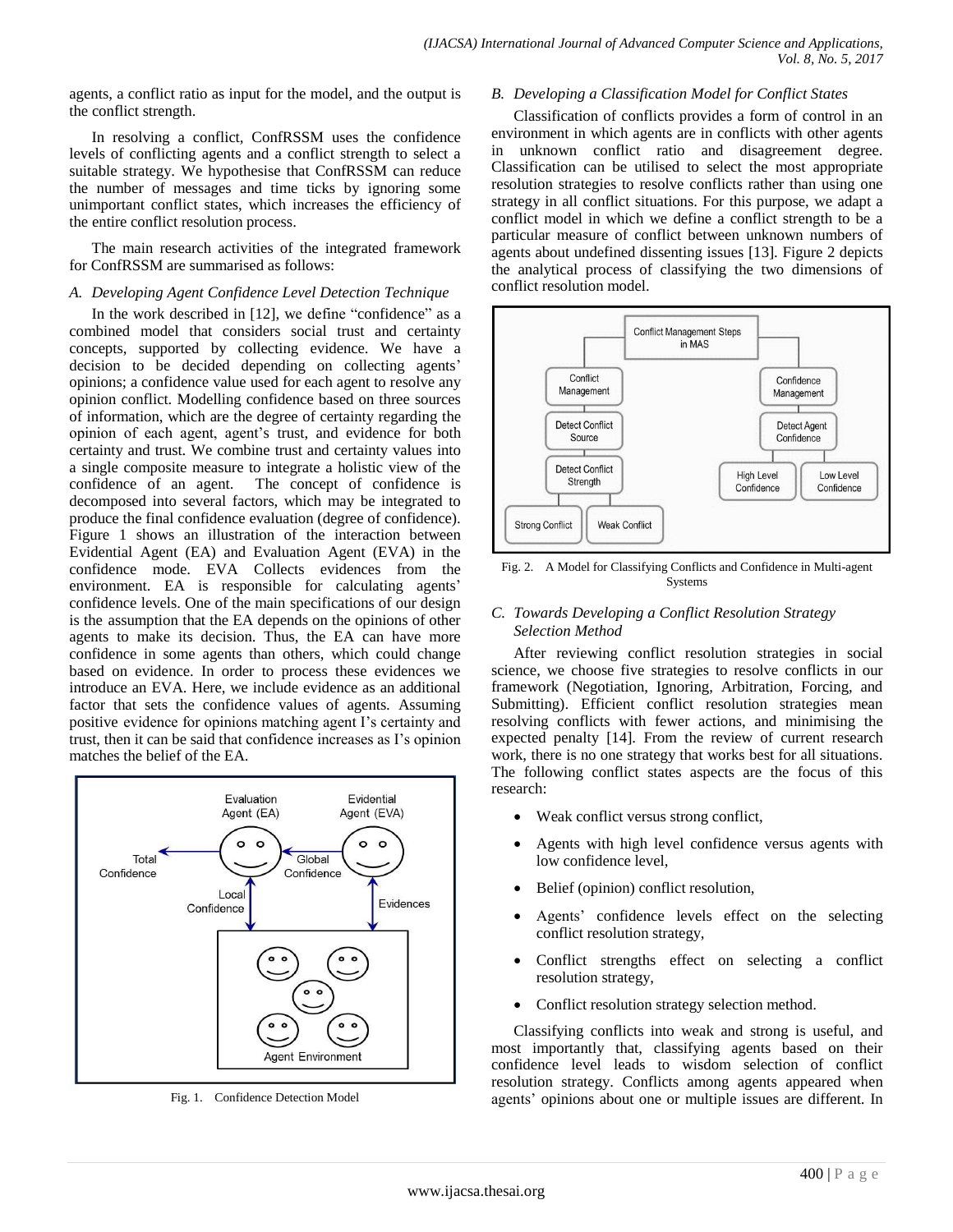this situation, the conflict states classified into weak conflict and strong conflict based on the Conflict Ratio (CR) and Disagreement Degree (DD). CR is a ratio of conflicting agents to total number of agents, while DD is a ratio of dissenting issues to total number of issues in one conflicting state. Weak conflict means that result of adding DD with CR is less than one while strong conflict means that result of adding DD with CR is equal or more than one.

The next section provides the building blocks for the formulation of ConfRSSM.

#### IV. FORMALISING CONFRSSM DESIGN COMPONENTS

The first important challenge in the field of agent's conflict is the question of how to select a suitable conflict resolution strategy. The second important aspect is the effect of confidence level of a conflicting agent on this selection. Efficient conflict resolution strategies mean resolving conflicts with fewer actions, and minimising the expected penalty [15]. At the very beginning of the strategic selection process, there are multiple strategies and there is a need to select just one. In order to understand the issues of conflicts in multi-agent environments, we analysed the social theory of conflict and propose a conflict resolution strategy.

# *A. Definitions of ConfRSSM Components*

**Definition 1:** A set of agents A, each agent can represent as a tuple  $(a_n, O_{an} (I), Conf_{an})$ , Where:

an**:** any agent ∈ A

Confan : an agent's confidence

Oan (I): is the opinion of agent a of issue I.

**Definition 2:** A conflict situation, CS, is a state that occurs when an action performed by an agent objection by another agent, or when there is a disagreement state between two agents' opinions (decisions). Let us assume that there is a finite set of agents called the universe U. Elements of U will be referred to as agents. We define Opinions Collection Function as follows:

Opinions Collection Function (OCF*)*: This function collects an agent's opinion from the environment.

 $OCF: U \rightarrow \{O_1... O_n\},$ 

Where:

O: is an agents' opinions

As mentioned in Definition 1, each agent in U can be defined as a tuple  $(a_i, O_{ai} (I), Conf_{ai})$ . If there are any two agents ( $a_i$ ,  $O_{ai}$  (I),  $Conf_{ai}$ ), and ( $a_j$ ,  $O_{aj}$  (I),  $Conf_{aj}$ ), in U, then, the conflict state appears if Oai (I)  $\neq$  O<sub>aj</sub> (I).

The pair  $CS = (a_i, a_j, I)$  represents a conflict situation, where I is an issue that agents conflicts about.

**Definition 3**: A conflicting agents set, CAS, is a set of pairs of conflicting agents (or conflicting groups of agents). For example, if ai conflicts with aj, then  $CAS = \{(ai, aj)\}.$ 

### *B. Conflict Classification*

Conflict classification is the basic part of understanding the concept of conflicts. Given the importance of conflict classification as a form of conflict resolution control, several researchers have developed models for this goal. In developing the model, we set the following requirements:

- The model must provide a measure of confidence or confidence level of conflicting agents for each conflict situation, which allows comparison between conflicting agents.
- The model must provide a ratio of conflict which detects the number of conflicting agents in both conflicting sides.
- The model must provide a disagreement degree by detecting the number of dissenting issues in each conflict situation.

Based on agents' confidence values, two types of conflict are determined:

- Strong Conflict (SC): When two agents conflict more than 50% of their decisions or their opinions  $(>1)$ .
- Weak Conflict (WC): When two agents conflict less than 50% of their decisions or opinions  $\left(\leq 1\right)$

While previous works in the literature explored different types of conflict classification [3, 8, 9]. This work explores the conflict classification by considering the Conflict Ratio and Disagreement Degree in evaluating the conflict strength. There are three key questions:

- The ratio of conflict between agents,
- The number of agents in each conflict state,
- The number of dissenting issues in each conflict state.

**Definition 4:** A conflict ratio, CR, is a ratio of conflicting agents to total number of agents. Each conflict state in CAS has conflict ratio can be represented as a low (L) or high (H),

- If the number of CAS > 50% of the number of  $A \rightarrow CR$ is H
- If the number of CAS  $\leq$  50% of the number of A  $\rightarrow$ CR is L

Conflict Ratio Calculation Function (CRCF): This function calculates the ratio of conflicting agents with total number of agents in one of conflicting sets.

$$
CR\colon CR\to CI\,/\,TI
$$

Where:

CI: is a conflicting issues,

TI: is a total issues in the conflict state.

**Definition 5**: An agent opinion base (AOB), denoted as a pair,  $AOB = (A, O)$ , where A and O are finite sets of agents and agents' opinions, respectively.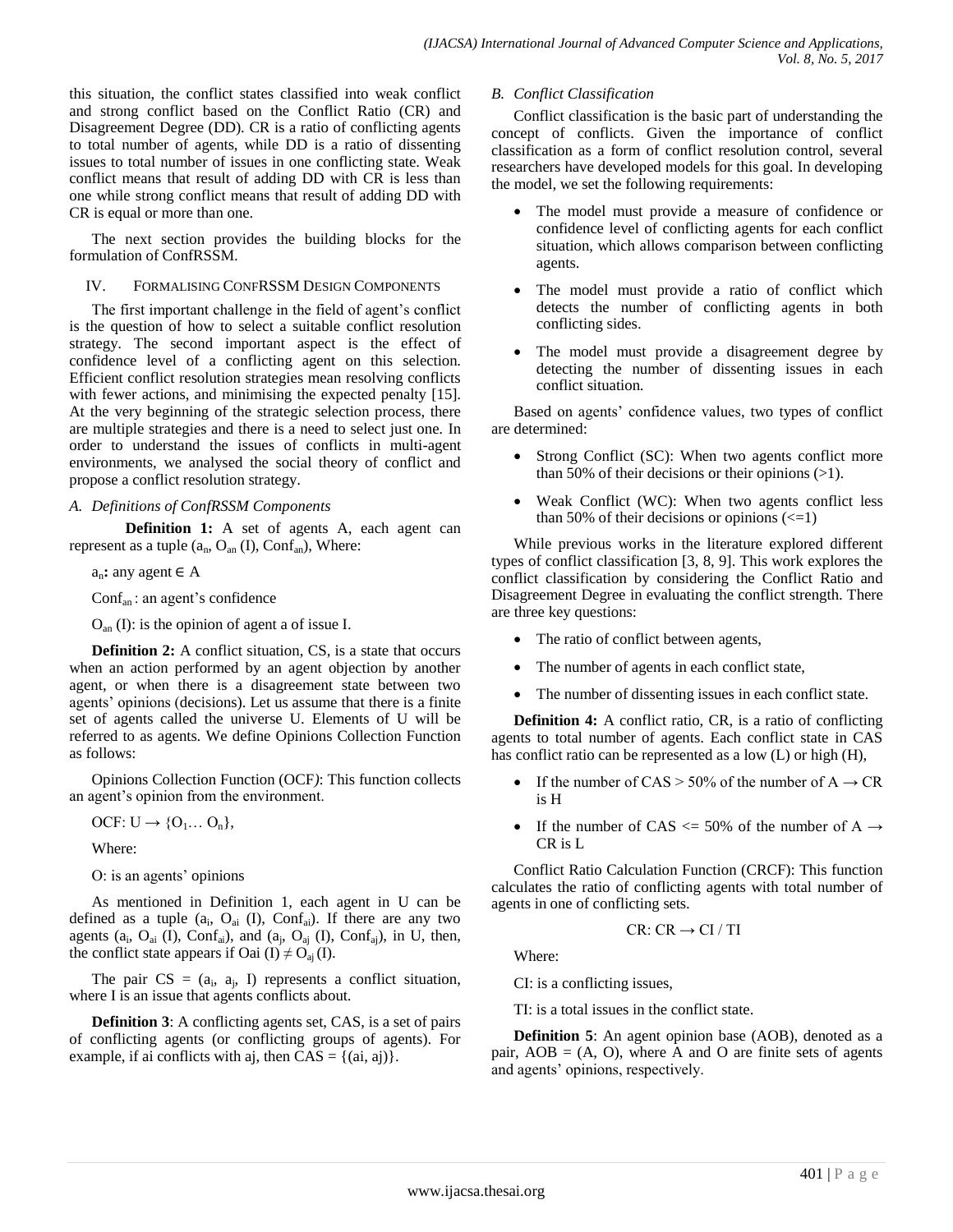**Definition 6**: A dissenting issues, DI, are an issues that agents conflicts about, if there are two agents ai and aj conflict about issues I1 and I2, then  $DI = \{ I1, I2 \}$ 

#### V. CONFLICT RESOLUTION STRATEGY SELECTION **METHOD**

In many multi-agent applications, the delay in conflict resolution can cause a system performance degradation, so, a fast conflict resolution is required [10]. If there is more than one proposal within the negotiation strategy, the number of required messages is much more than any other strategy, which makes reaching agreement state more complicated. If the message has high cost bandwidth, this makes negotiation a high cost strategy. If any conflict state among agents resolved by negotiation strategy that requires many messages, this may be lead to a heavy coordination state. Based on this introduction, there is a real need to include some strategy that ignores some unimportant conflict states or include submitting strategy to enhance conflict resolution method performance. Figure 3 shows the process flow of selecting a conflict resolution strategy.



Fig. 3. Process Flow for Selecting an Appropriate Conflict Resolution Strategy

In the proposed method, the conflict strength and a confidence level of agents will be used for the selection of an appropriate conflict resolution strategy. The proposed model has several strategies as described below.

# *A. Conflict Resolution Strategies*

*Negotiation*: considers the most popular strategy for resolving conflict in multi-agent systems. In negotiation strategy, it is assumed that all agents are rational and intelligent. This means the agents have the ability to make decisions that allowed it to reach their goals. In our proposed method, negotiation is selected when there is a high concern for both conflict parties; it corresponds to Compromising in social science, when one of the opponents is willing to yield. Negotiation is appropriate when both conflicting parties have equal confidence level, and neither party is strong enough to impose its decision or to resolve the conflict unilaterally [16]. Figure 4 shows the interactions among agents in negotiation strategy. The number of instances of each role that are required for operating the strategy can then be calculated.



Fig. 4. Data Flow for Negotiation

*Arbitration*: corresponds to Delegation. Arbitration and mediation are processes in which conflicts are arbitrated or mediated by a third party that does not have control to modify the behaviours of the conflicting agents. In arbitration in contrast of mediation, the decision of the third party (Arbitrator) must be accepted by conflicting agents. The Arbitrator must have additional specifications like authority, complete knowledge and more solution-search capabilities than other agents [17, 18]. This strategy is appropriate when a speedy decision domain requirement or a minimum number of messages is required. This strategy is appropriate when the agent disables to communicate with other agents. Figure 5 shows the interactions among agents in Arbitration strategy.



Fig. 5. Data Flow for Arbitration

*Submitting*: represents high concern for other agents and low concern for themselves. It corresponds to Subservience. In this case, there is no force, but the inducement between both sides. Zartman [16] argues in situations of perceived asymmetry, the stronger party tends to act exploitatively while the weaker acts submissively. Submitting strategy is useful when the conflict is weak and there is a clear difference between confidence levels of conflicting agents.

*Ignoring*: represents low concern for both conflict parties. This strategy similar to Withdrawing (Avoiding), that may happen when one of conflict's opposites does not pursue her/his own concerns [19]. One of the strategies that proposed in [20] is "Facilitation", that means the low level of conflict can be resolved by changing some variables. This strategy will be used when both conflicting agents have low level confidence, and the conflict strength between them is weak. In this case, ignoring the conflict give a good outcome than spending time and effort to resolve this conflict. It is appropriate if time and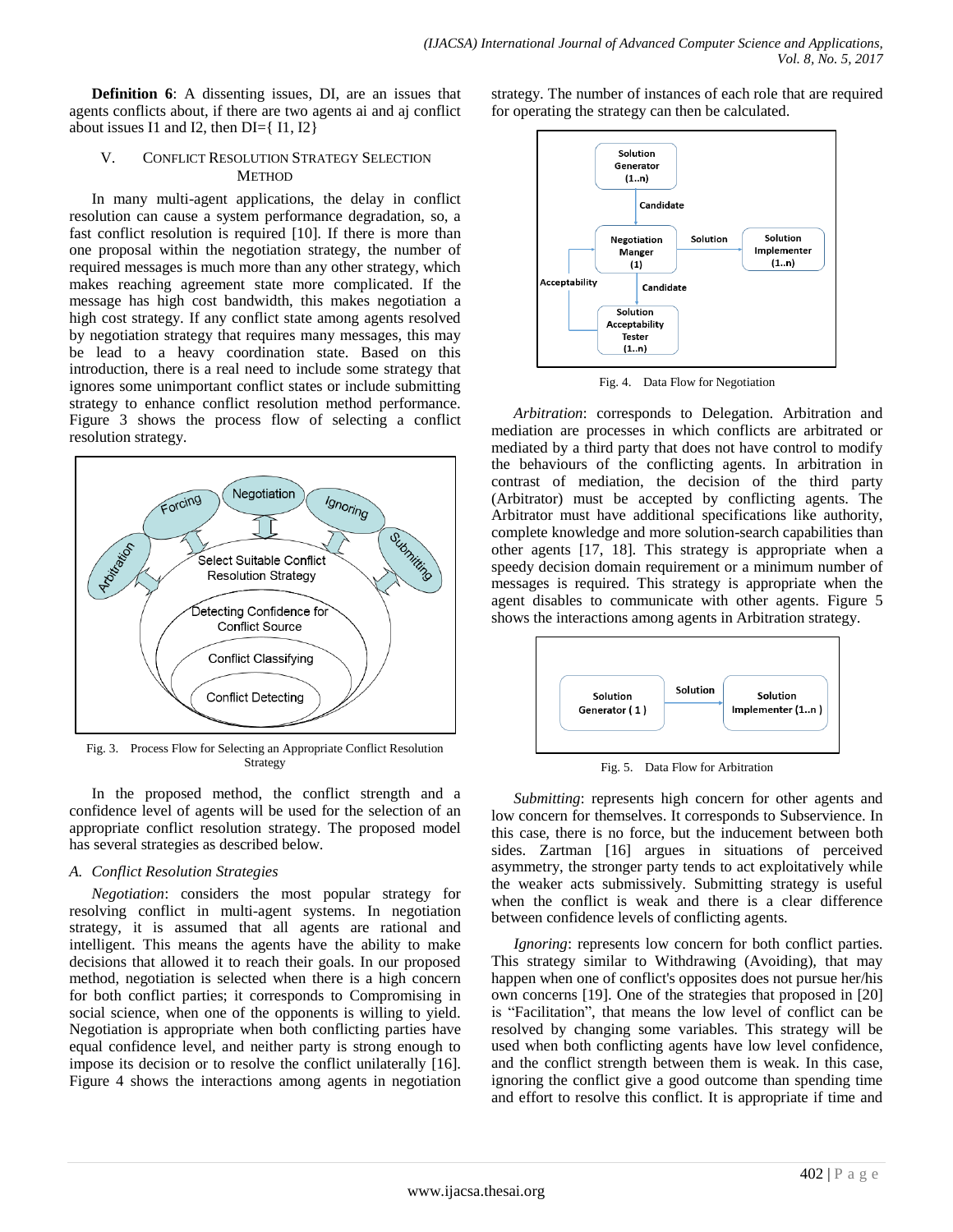cost saving is one of the domain requirements. This strategy is inappropriate when one or both of the conflicting agents have a high confidence level, or when the conflict strength is strong.

*Forcing*: helps reduce the complexity by eliminating some options as part of a non-compensatory strategy [21]. This strategy is used when an agent cannot change its strategy [22]. It is similar to compromise.

Figure 6 shows the interactions among agents in Submitting, Ignoring and Forcing strategies.



Fig. 6. Data Flow Diagram for Submitting, Ignoring and Forcing

#### *B. Strategies Characteristics Analysis*

We consider two main characteristics in the evaluation of conflict resolution strategies:

#### *1) The Number of Message for Each Strategy*

As shown in Figures 4 to 6, a number of messages are available for each strategy. Inter messages refer to each output/input event binding that is executed. The strategies represent the interactions between agents' roles. It is possible to calculate the number of messages and the data flow necessary to reach a solution through each strategy. The number of inter messages were calculated from the strategy representations using the following formulas:

- Number of Messages for Arbitration = No. of Solution Implementer
- No. of Messages in Negotiation =  $P * (1+2*$  Solution Acceptability Testers No.) + No. of Solution Implementers
- Number of Messages for Forcing = No. of Solution Implementer
- Number of Messages for Ignoring = No. of Solution Implementer
- Number of Messages for Submitting = No. of Solution Implementer

Where:

P: Number of Proposals in Negotiation

*2) The Number of Time Ticks for Each Strategy*

A time tick represents a consistent cut of the strategy execution history, where each role is executing a single reasoning process. The physical meaning for a time tick is that it is a synchronised point for coordinating modules' actions. All executions that may occur in a parallel fashion is synchronised among agents and their modules; one time tick corresponds to each role receiving an event, processing it, and outputting an event. These values cannot be used to directly compare the strategy performance, but rather to compare the behaviours exhibited by the strategies, such as scalability [1].

#### VI. THE CRSSA ARCHITECTURE

Figure 7 depicts the architecture of Conflict Resolution Strategy Selector Agent (CRSSA). There are two main areas; the outer area represents the environment that contains conflicting agents set, and the inner area denotes the classifying conflict states, and selecting conflict resolution strategy. The Belief component represents an agent's belief that includes conflict states in the system, conflicting issues and confidence levels of agents that are collected from Evaluation Agent. The Desire component represents an agent's goal that includes selecting a strategy for resolving conflict states in the system. The Intention component includes classifying conflict states, and selecting a conflict resolution strategy.



Fig. 7. The CRSSA Architecture

We hypothesise that the proposed ConfRSSM method will reduce both the number of messages and the number of time ticks for resolving all the conflict states in a given system.

#### VII. CONCLUSION AND FUTURE WORK

Conflicts are likely to be the most critical parameters that are manifested through agents' communication in a distributed multi-agent system. This paper presented a novel approach to detect and select appropriate strategies for resolving conflicts in multi-agent environments according to: (1) The conflict strength between agents (weak conflict or strong conflict), and (2) The agent's ability (represented by its confidence level, decision-making ability and communication ability). We have also demonstrated that classifying conflicts is an important aspect for enhancing agents' interactions and cooperation. As part of the on-going work, we will simulate and validate the proposed ConfRSSM in the domain of Learning Management System (LMS). The simulation scenario includes four agents, each detects the student's learning style. The first agent represents a student, the second agent represents a student's parents (father or mother), the third agent represents a student's friend, and the fourth agent represents a student's lecturer. The four agents are expected to exploit the algorithmic steps proposed in ConfRSSM for selecting an appropriate conflict resolution strategy.